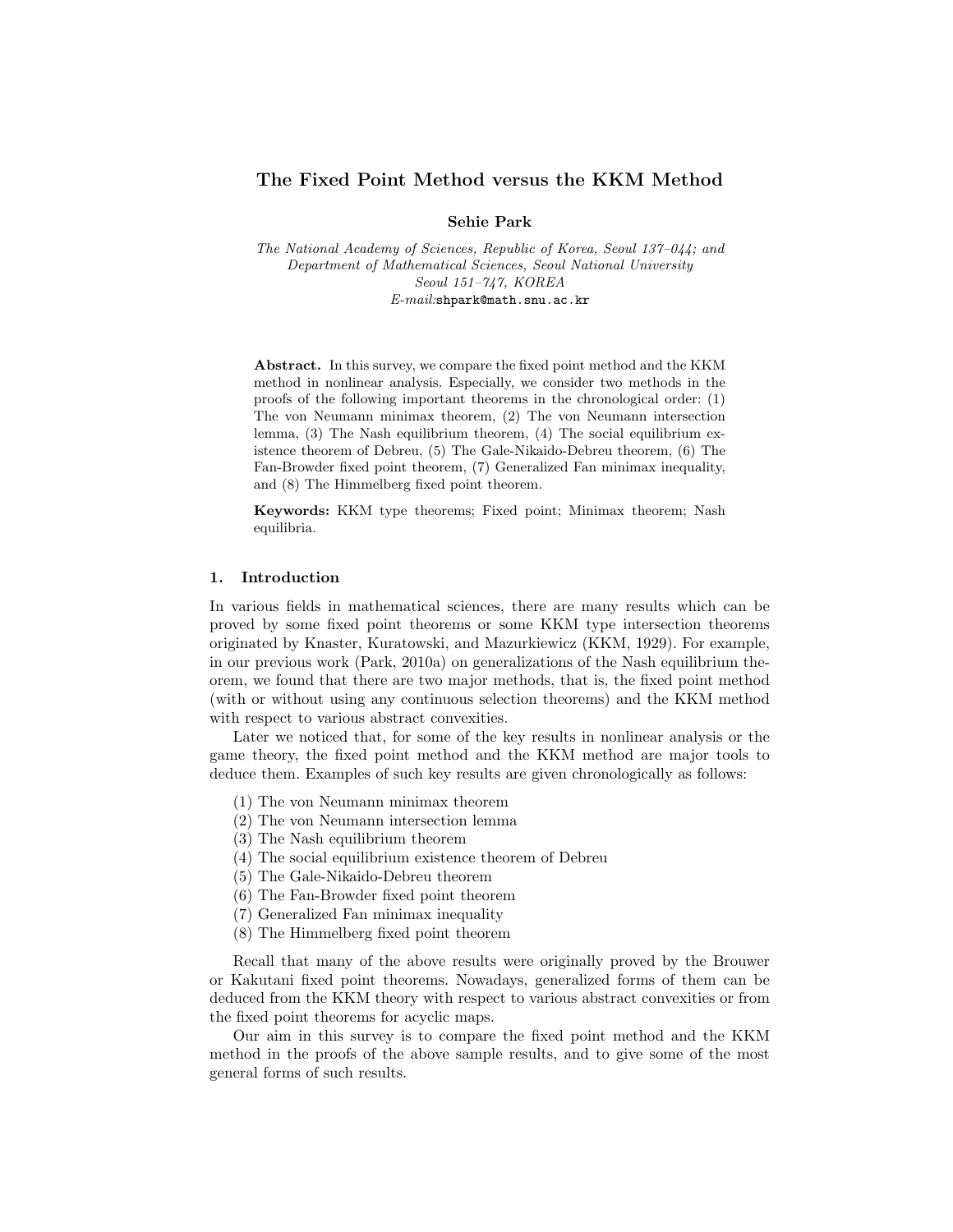Recall that such comparison will also work for lots of results other than the above ones in the KKM theory.

# 2. Abstract Convex Spaces and the KKM Spaces

Multimaps are also called simply maps. Let  $\langle D \rangle$  denote the set of all nonempty finite subsets of a set  $D$ . Recall the following in  $(Park, 2008a, b, c, 2010b)$ :

**Definition 1.** An abstract convex space  $(E, D; \Gamma)$  consists of a topological space E, a nonempty set D, and a multimap  $\Gamma : \langle D \rangle \to 2^E$  with nonempty values  $\Gamma_A := \Gamma(A)$ for  $A \in \langle D \rangle$ .

For any  $D' \subset D$ , the *Γ*-convex hull of  $D'$  is denoted and defined by

$$
co_{\varGamma}D':=\bigcup\{\varGamma_A\mid A\in\langle D'\rangle\}\subset E.
$$

A subset X of E is called a  $\Gamma$ -convex subset of  $(E, D; \Gamma)$  relative to  $D'$  if for any  $N \in \langle D' \rangle$ , we have  $\Gamma_N \subset X$ , that is,  $\text{co}_{\Gamma} D' \subset X$ .

When  $D \subset E$ , the space is denoted by  $(E \supset D; \Gamma)$ . In such case, a subset X of E is said to be  $\Gamma$ -convex if  $\text{co}_{\Gamma}(X \cap D) \subset X$ ; in other words, X is  $\Gamma$ -convex relative to  $D' := X \cap D$ . In case  $E = D$ , let  $(E; \Gamma) := (E, E; \Gamma)$ .

**Definition 2.** Let  $(E, D; \Gamma)$  be an abstract convex space. If a multimap  $G: D \to$  $2^E$  satisfies

$$
\varGamma_A \subset G(A) := \bigcup_{y \in A} G(y) \quad \text{for all } A \in \langle D \rangle,
$$

then  $G$  is called a KKM map.

**Definition 3.** The partial KKM principle for an abstract convex space  $(E, D; \Gamma)$ is the statement that, for any closed-valued KKM map  $G: D \to 2^E$ , the family  ${G(y)}_{y\in D}$  has the finite intersection property. The KKM principle is the statement that the same property also holds for any open-valued KKM map.

An abstract convex space is called a KKM space if it satisfies the KKM principle.

Now we have the following diagram for triples  $(E, D; \Gamma)$ :

Simplex  $\implies$  Convex subset of a t.v.s.  $\implies$  Lassonde type convex space  $\implies$  H-space  $\implies$  G-convex space  $\iff \phi_A$ -space  $\implies$  KKM space  $\Rightarrow$  Space satisfying the partial KKM principle  $\Rightarrow$  Abstract convex space.

We recall the following in (Park, 1999, 2001, 2008a, b,c):

**Definition 4.** A generalized convex space or a G-convex space  $(X, D; \Gamma)$  is an abstract convex space such that for each  $A \in \langle D \rangle$  with the cardinality  $|A| = n + 1$ , there exists a continuous function  $\phi_A : \Delta_n \to \Gamma(A)$  such that  $J \in \langle A \rangle$  implies  $\phi_A(\Delta_J) \subset \Gamma(J)$ .

Here,  $\Delta_n$  is the standard *n*-simplex with vertices  $\{e_i\}_{i=0}^n$ , and  $\Delta_J$  the face of  $\Delta_n$ corresponding to  $J \in \langle A \rangle$ ; that is, if  $A = \{a_0, a_1, \ldots, a_n\}$  and  $J = \{a_{i_0}, a_{i_1}, \ldots, a_{i_k}\} \subset$ A, then  $\Delta_J = \text{co}\{e_{i_0}, e_{i_1}, \dots, e_{i_k}\}.$ 

**Definition 5.** For an abstract convex space  $(E \supset D; \Gamma)$ , a function  $f : E \to \overline{\mathbf{R}}$ is said to be quasiconcave [resp., quasiconvex] if  $\{x \in E \mid f(x) > r\}$  [resp.,  $\{x \in E \mid f(x) > r\}$ ]  $E | f(x) < r$ } is *Γ*-convex for each  $r \in \mathbf{R}$ .

For the basic theory on KKM spaces, see Park (2010b) and the references therein.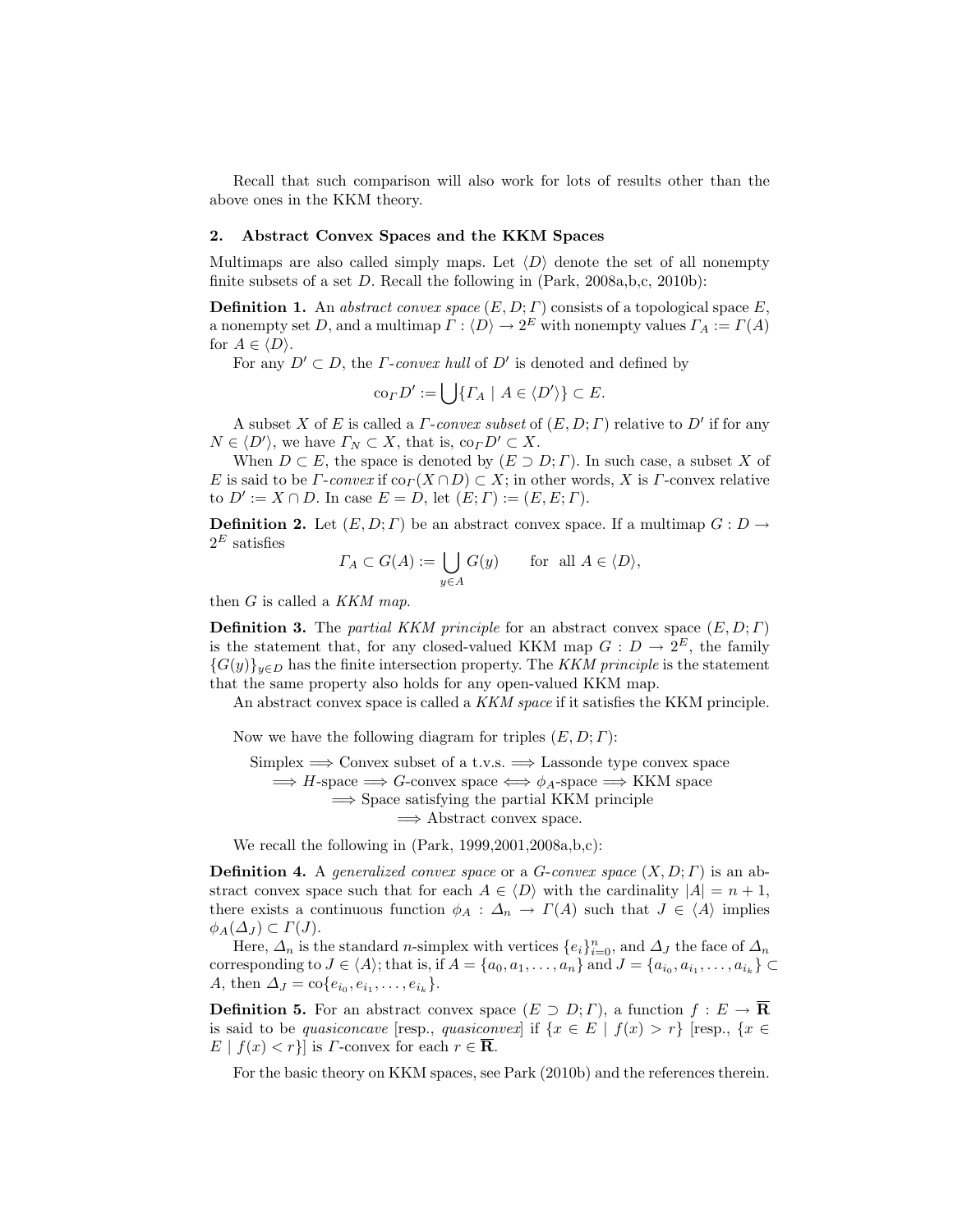#### 3. The KKM type theorems

In 1929, Knaster, Kuratowski, and Mazurkiewicz (simply, KKM) obtained the following celebrated KKM theorem from the Sperner combinatorial lemma in 1928:

**Theorem 1.** (KKM, 1929) Let  $A_i$  ( $0 \le i \le n$ ) be  $n + 1$  closed subsets of an nsimplex  $p_0p_1\cdots p_n$ . If the inclusion relation

$$
p_{i_0}p_{i_1}\cdots p_{i_k}\subset A_{i_0}\cup A_{i_1}\cup\cdots\cup A_{i_k}
$$

holds for all faces  $p_{i_0}p_{i_1}\cdots p_{i_k}$   $(0 \leq k \leq n, 0 \leq i_0 < i_1 < \cdots < i_k \leq n)$ , then  $\bigcap_{i=0}^n A_i \neq \emptyset$ .

The first application of this KKM theorem was to give a simple proof of the Brouwer fixed point theorem; see (KKM, 1929) and (Park, 1999). Later, it is known that the Brouwer theorem, the Sperner lemma, and the KKM theorem are mutually equivalent.

In 1961, Fan extended the KKM theorem as follows:

**Lemma 1.** (Fan, 1961) Let X be an arbitrary set in a topological vector space Y. To each  $x \in X$ , let a closed set  $F(x)$  in Y be given such that the following two conditions are satisfied:

ditions are satisfied:<br>(i) The convex hull of a finite subset  $\{x_1, \cdots, x_n\}$  of X is contained in  $\bigcup_{i=1}^n F(x_i)$ . (ii)  $F(x)$  is compact for at least one  $x \in X$ .

(ii)  $F(x)$  is compared  $\bigcap_{x \in X} F(x) \neq \emptyset$ .

From the partial KKM principle for abstract convex spaces, we have a whole intersection property of the Fan type as follows:

**Theorem 2.** (Park, 2011b) Let  $(E, D; \Gamma)$  be an abstract convex space satisfying the partial KKM principle and a map  $G: D \to 2^E$  satisfy the following:

(1)  $\bigcap_{z\in D} G(z) = \bigcap_{z\in D} G(z)$  (G is intersectionally closed-valued);

(2)  $\overline{G}$  is a KKM map (that is,  $\Gamma_A \subset \overline{G}(A)$  for all  $A \in \langle D \rangle$ ); and

(3) there exists a nonempty compact subset  $K$  of  $E$  such that one of the following holds:

(i)  $E = K;$ 

(i)  $E = \overline{K}$ ;<br>(ii)  $\bigcap \{G(z) \mid z \in M\} \subset K$  for some  $M \in \langle D \rangle$ ; or

(iii) for each  $N \in \langle D \rangle$ , there exists a compact  $\Gamma$ -convex subset  $L_N$  of E relative to some  $D' \subset D$  such that  $N \subset D'$  and

$$
\overline{L_N} \cap \bigcap_{z \in D'} \overline{G(z)} \subset K.
$$

Then  $\bigcap \{G(z) \mid z \in D\} \neq \emptyset$ .

When  $G$  is closed-valued or transfer closed-valued in  $(1)$ , we obtain the conclusion  $\sim$ 

$$
K \cap \bigcap \{ G(z) \mid z \in D \} \neq \emptyset.
$$

Theorem 2 subsumes a very large number of particular KKM type theorems in the literature and has a number of equivalent formulations; see (Park, 2011b).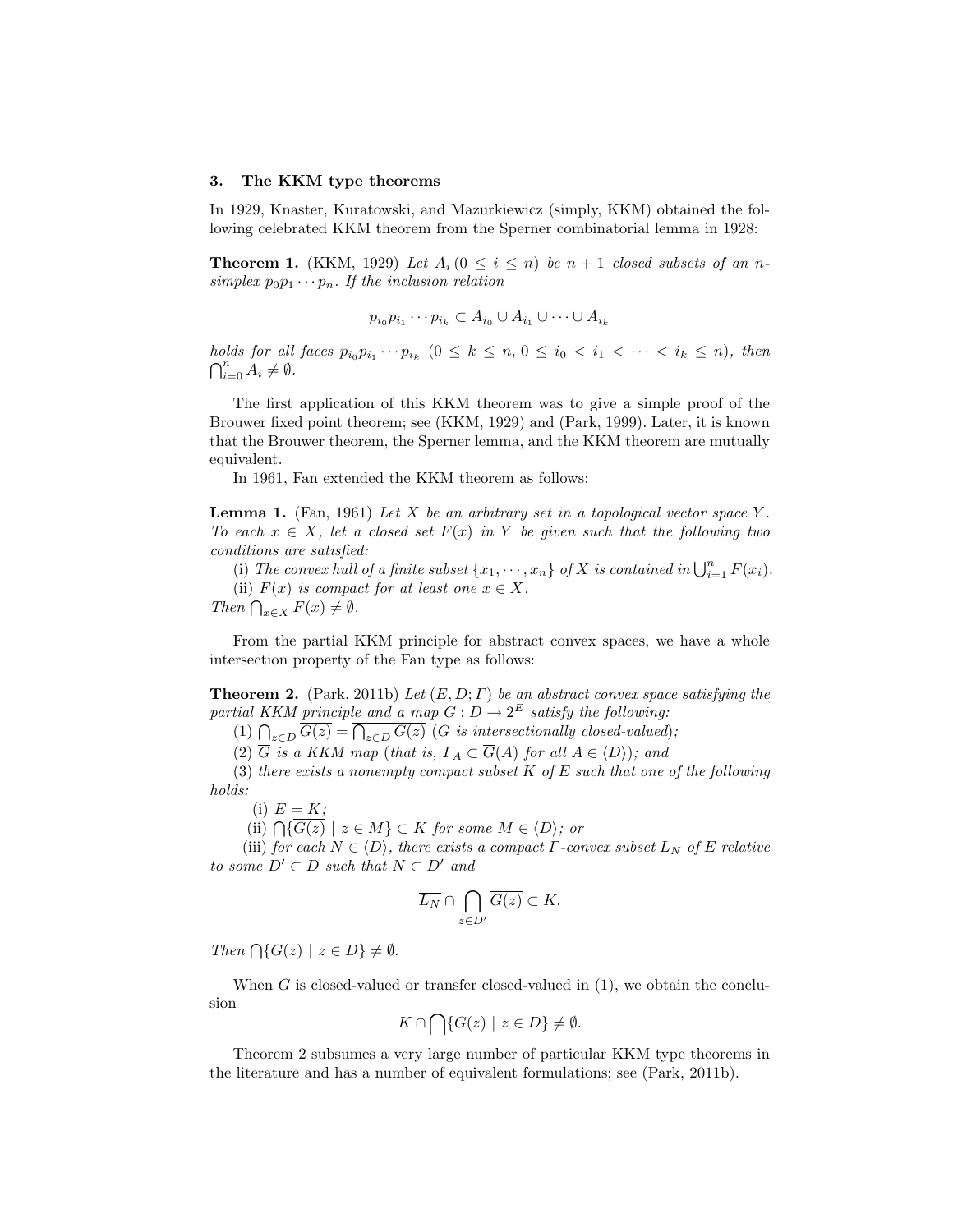#### 4. The von Neumann type minimax theorem

In 1928, J. von Neumann obtained the following minimax theorem, which is one of the fundamental results in the theory of games developed by himself. We adopt Kakutani's formulation in (Kakutani, 1941):

**Theorem 3.** (von Neumann, 1928) Let  $f(x, y)$  be a continuous real-valued function defined for  $x \in K$  and  $y \in L$ , where K and L are arbitrary bounded closed convex sets in two Euclidean spaces  $\mathbb{R}^m$  and  $\mathbb{R}^n$ . If for every  $x_0 \in K$  and for every real number  $\alpha$ , the set of all  $y \in L$  such that  $f(x_0, y) \leq \alpha$  is convex, and if for every  $y_0 \in L$  and for every real number  $\beta$ , the set of all  $x \in K$  such that  $f(x, y_0) \geq \beta$  is convex, then we have

 $\max_{x \in K} \min_{y \in L} f(x, y) = \min_{y \in L} \max_{x \in K} f(x, y).$ 

In order to give simple proofs of von Neumann's Lemma in 1937 and the above minimax theorem, Kakutani obtained the following generalization of the Brouwer fixed point theorem to multimaps:

**Theorem 4.** (Kakutani, 1941) If  $x \mapsto \Phi(x)$  is an upper semicontinuous point-toset mapping of an r-dimensional closed simplex S into the family of nonempty closed convex subset of S, then there exists an  $x_0 \in S$  such that  $x_0 \in \Phi(x_0)$ .

Equivalently,

**Corollary 1.** (Kakutani, 1941) Theorem 4.2 is also valid even if S is an arbitrary bounded closed convex set in a Euclidean space.

As Kakutani noted, Corollary 1 readily implies von Neumann's Lemma, and later Nikaido noted that those two results are directly equivalent.

This was the beginning of the fixed point theory of multimaps having a vital connection with the minimax theory in game theory and the equilibrium theory in economics.

In 1958, von Neumann's minimax theorem was extended by Sion to arbitrary topological vector spaces as follows:

**Theorem 5.** (Sion, 1958) Let  $X, Y$  be a compact convex set in a topological vector space. Let f be a real-valued function defined on  $X \times Y$ . If

(1) for each fixed  $x \in X, f(x, y)$  is a lower semicontinuous, quasiconvex function on Y , and

(2) for each fixed  $y \in Y, f(x, y)$  is an upper semicontinuous, quasiconcave function on X,

then we have

$$
\min_{y \in Y} \max_{x \in X} f(x, y) = \max_{x \in X} \min_{y \in Y} f(x, y).
$$

Sion's proof was based on the KKM theorem and this is the first application of the theorem after (KKM, 1929).

Recently, by the KKM method, we obtained a very general form of the von Neumann minimax theorem as follows; see (Park, 2010a).

Let  $(X; \Gamma_1)$  and  $(Y; \Gamma_2)$  be abstract convex spaces. For their product, we can define  $\Gamma_{X\times Y}(A) := \Gamma_1(\pi_1(A)) \times \Gamma_2(\pi_2(A))$  for  $A \in \langle X \times Y \rangle$ .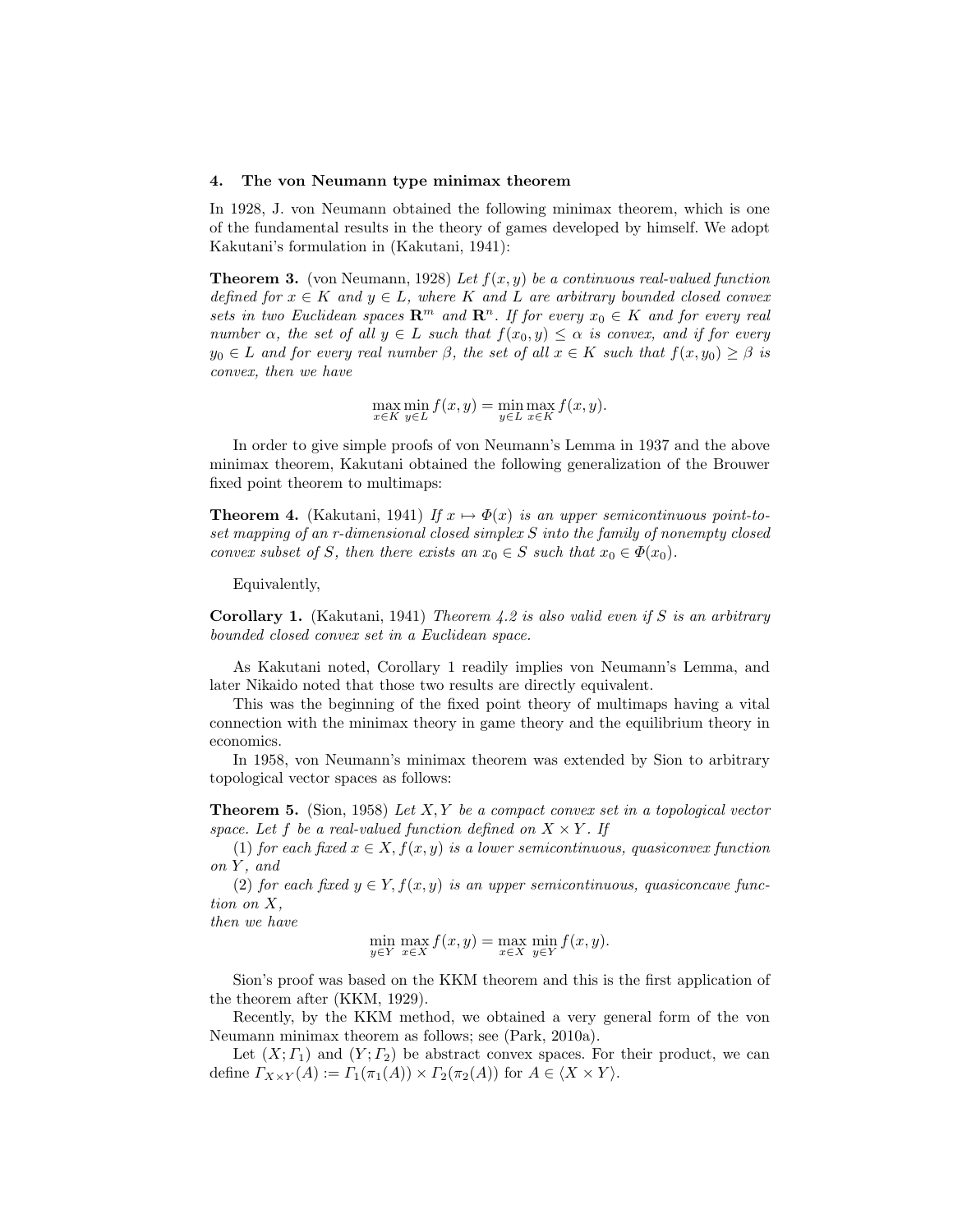**Theorem 6.** (Park, 2010a) Let  $(E; \Gamma) := (X \times Y; \Gamma_{X \times Y})$  be the product abstract convex space,  $f, s, t, g: X \times Y \to \overline{\mathbf{R}}$  be four functions,

$$
\mu := \inf_{y \in Y} \sup_{x \in X} f(x, y) \text{ and } \nu := \sup_{x \in X} \inf_{y \in Y} g(x, y).
$$

Suppose that

(1)  $f(x, y) \leq s(x, y) \leq t(x, y) \leq g(x, y)$  for each  $(x, y) \in X \times Y$ ;

(2) for each  $r < \mu$  and  $y \in Y$ ,  $\{x \in X \mid s(x, y) > r\}$  is  $\Gamma_1$ -convex; for each  $r > \nu$ and  $x \in X$ ,  $\{y \in Y \mid t(x, y) < r\}$  is  $\Gamma_2$ -convex;

(3) for each  $r > \nu$ , there exists a finite set  $\{x_i\}_{i=1}^m \subset X$  such that

$$
Y = \bigcup_{i=1}^{m} \text{Int} \{ y \in Y \mid f(x_i, y) > r \}; \text{ and}
$$

(4) for each  $r < \mu$ , there exists a finite set  $\{y_j\}_{j=1}^n \subset Y$  such that

$$
X = \bigcup_{j=1}^{n} \text{Int} \{ x \in X \mid g(x, y_j) < r \}.
$$

If  $(E; \Gamma)$  satisfies the partial KKM principle, then we have

$$
\mu = \inf_{y \in Y} \sup_{x \in X} f(x, y) \le \sup_{x \in X} \inf_{y \in Y} g(x, y) = \nu.
$$

#### 5. The von Neumann type intersection theorems

The minimax theorem was later extended by von Neumann in 1937 to the following intersection lemma. We also adopt Kakutani's formulation:

**Lemma 2.** (von Neumann, 1937) Let K and L be two bounded closed convex sets in the Euclidean spaces  $\mathbb{R}^m$  and  $\mathbb{R}^n$  respectively, and let us consider their Cartesian product  $K \times L$  in  $\mathbb{R}^{m+n}$ . Let U and V be two closed subsets of  $K \times L$  such that for any  $x_0 \in K$  the set  $U_{x_0}$ , of  $y \in L$  such that  $(x_0, y) \in U$ , is nonempty, closed and convex and such that for any  $y_0 \in L$  the set  $V_{y_0}$ , of all  $x \in K$  such that  $(x, y_0) \in V$ , is nonempty, closed and convex. Under these assumptions, U and V have a common point.

Von Neumann proved this by using a notion of integral in Euclidean spaces and applied this to the problems of mathematical economics. Kakutani gave a simple proof by applying his fixed point theorem. Lemma 2 was generalized by Fan, Ma, and others to various Fan type intersection theorems for sets with convex sections.

Let  $\{X_i\}_{i\in I}$  be a family of sets, and let  $i \in I$  be fixed. Let

$$
X = \prod_{j \in I} X_j \quad \text{and} \quad X^i = \prod_{j \in I \setminus \{i\}} X_j.
$$

If  $x^i \in X^i$  and  $j \in I \setminus \{i\}$ , let  $x^i_j$  denote the j<sup>th</sup> coordinate of  $x^i$ . If  $x^i \in X^i$  and  $x_i \in X_i$ , let  $[x^i, x_i] \in X$  be defined as follows: Its *i*th coordinate is  $x_i$  and, for  $j \neq i$ , its jth coordinate is  $x_j^i$ . Therefore, any  $x \in X$  can be expressed as  $x = [x^i, x_i]$  for any  $i \in I$ , where  $x^i$  denotes the projection of x onto  $X^i$ .

Some of the most general forms of the von Neumann intersection lemma are the following in the KKM theory: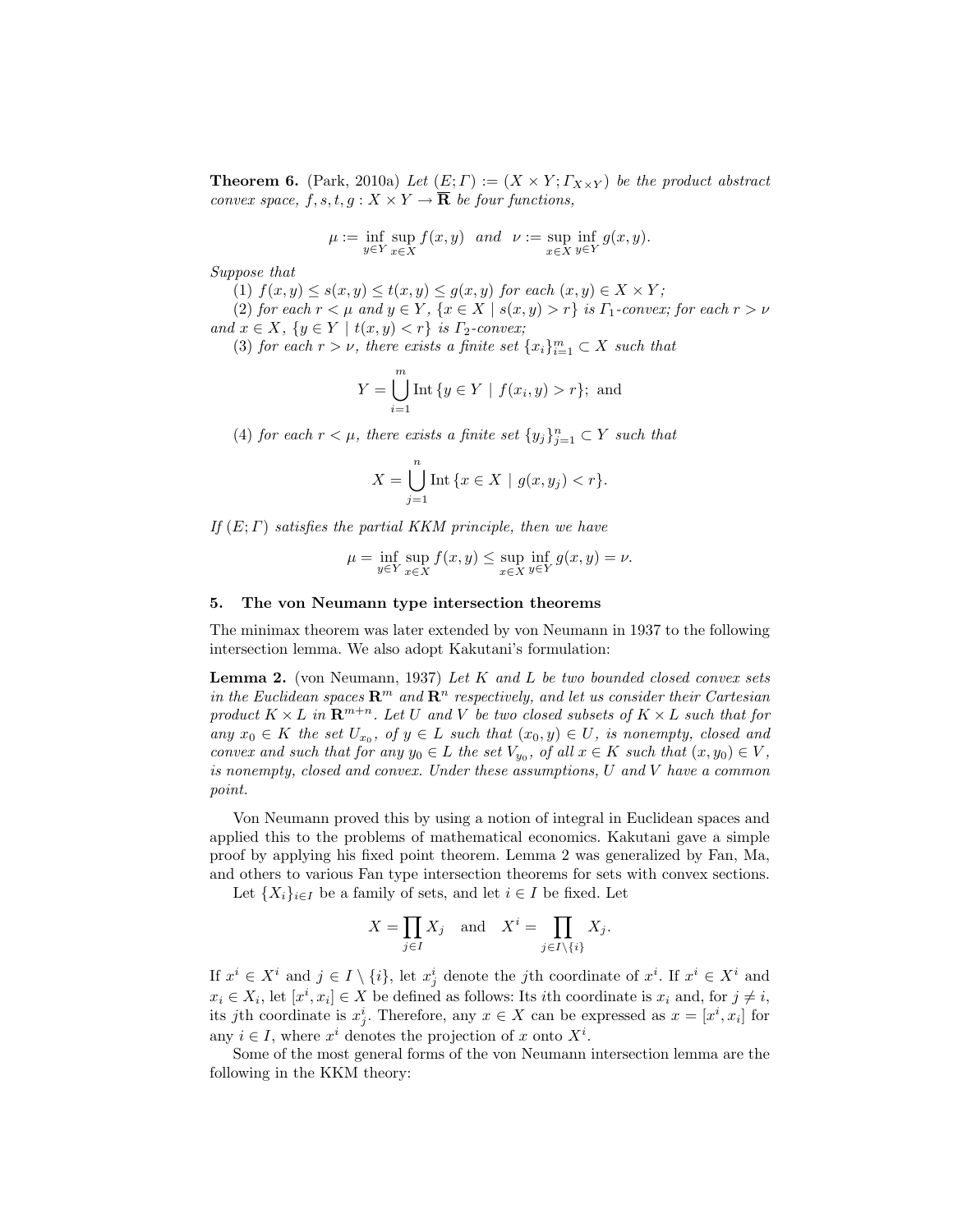**Theorem 7.** (Park, 2010c) Let  $\{(X_i; \Gamma_i)\}_{i=1}^n$  be a finite family of compact abstract **Theorem 1.** (Fark, 2010c) Let  $\{(X_i; I_i)\}_{i=1}^n$  be a junte jamuy of compact abstract convex spaces such that  $(X; \Gamma) = (\prod_{i=1}^n X_i; \Gamma)$  satisfies the partial KKM principle and, for each i, let  $A_i$  and  $B_i$  are subsets of X satisfying

(1) for each  $x^i \in X^i$ ,  $\emptyset \neq \text{co}_{\Gamma_i} B_i(x^i) \subset A_i(x^i) := \{y_i \in X_i \mid [x^i, y_i] \in A_i\}$ ; and (2) for each  $y_i \in X_i$ ,  $B_i(y_i) := \{x^i \in X^i \mid [x^i, y_i] \in B_i\}$  is open in  $X^i$ .

(2) for each  $y_i \in X_i$ ,  $D_i$ <br>Then we have  $\bigcap_{i=1}^n A_i \neq \emptyset$ .

**Theorem 8.** (Park, 2001) Let  $\{(X_i; \Gamma_i)\}_{i \in I}$  be a family of Hausdorff compact  $G$ convex spaces and, for each  $i \in I$ , let  $A_i$  and  $B_i$  are subsets of  $X = \prod_{i \in I} X_i$ satisfying the following:

(1)' for each  $x^i \in X^i$ ,  $\emptyset \neq \text{co}_{\Gamma_i} B_i(x^i) \subset A_i(x^i) := \{y_i \in X_i \mid [x^i, y_i] \in A_i\}$ ; and (2)' for each  $y_i \in X_i$ ,  $B_i(y_i) := \{x^i \in X^i \mid [x^i, y_i] \in B_i\}$  is open in  $X^i$ . (2) for each  $y_i \in X_i$ ,  $D$ <br>Then we have  $\bigcap_{i \in I} A_i \neq \emptyset$ .

### 6. The Nash equilibrium theorem

The first remarkable one of generalizations of von Neumann's minimax theorem was Nash's theorem (Nash, 1950, 1951) on equilibrium points of non-cooperative games. The following formulation is given by (Fan, 1966):

**Theorem 9.** (Nash) Let  $X_1, X_2, \dots, X_n$  be  $n \geq 2$ ) nonempty compact convex sets each in a real Hausdorff topological vector space. Let  $f_1, f_2, \dots, f_n$  be n real-valued each in a real Hausdorff topological vector space. Let  $j_1, j_2, \dots, j_n$  be a real-valued<br>continuous functions defined on  $\prod_{i=1}^n X_i$ . If for each  $i = 1, 2, \dots, n$  and for any given point  $(x_1, \dots, x_{i-1}, x_{i+1}, \dots, x_n) \in \prod_{j \neq i} X_j$ ,  $f_i(x_1, \dots, x_{i-1}, x_i, x_{i+1}, \dots, x_n)$ is a quasi-concave function on  $X_i$ , then there exists a point  $(\widehat{x}_1, \widehat{x}_2, \dots, \widehat{x}_n) \in \mathbb{R}^n$  $\sum_{i=1}^n X_i$  such that

$$
f_i(\widehat{x}_1, \widehat{x}_2, \cdots, \widehat{x}_n) = \max_{y_i \in X_i} f_i(\widehat{x}_1, \cdots, \widehat{x}_{i-1}, y_i, \widehat{x}_{i+1}, \cdots, \widehat{x}_n) \quad (1 \le i \le n).
$$

The original form of this theorem in (Nash, 1950, 1951) was for Euclidean spaces and its proofs were based on the Brouwer or Kakutani fixed point theorem.

Moreover, based on a generalization of the Kakutani fixed point theorem due to Fan (1952) and Glicksberg (1952), certain generalizations of the Nash theorem were obtained; for example, see (Aliprantis et al., 2006) and (Becker et al., 2006).

The first proof of the Nash theorem by the KKM method was given by Fan (1966). Applying the KKM method or the fixed point method, we obtained some of the most general forms of the Nash theorem as follows:

**Theorem 10.** (Park, 2010c) Let  $\{(X_i; \Gamma_i)\}_{i=1}^n$  be a finite family of compact abstract **Theorem 10.** (Fark, 2010c) Let  $\{X_i; I_i\}_{i=1}^n$  be a junite jamily of compact abstract convex spaces such that  $(X; \Gamma) = (\prod_{i=1}^n X_i; \Gamma)$  satisfies the partial KKM principle and, for each i, let  $f_i, g_i : X = X^i \times X_i \to \mathbf{R}$  be real functions such that

- (0)  $f_i(x) \leq g_i(x)$  for each  $x \in X$ ;
- (1) for each  $x^i \in X^i$ ,  $x_i \mapsto g_i[x^i, x_i]$  is quasiconcave on  $X_i$ ;
- (2) for each  $x^i \in X^i$ ,  $x_i \mapsto f_i[x^i, x_i]$  is u.s.c. on  $X_i$ ; and
- (3) for each  $x_i \in X_i$ ,  $x^i \mapsto f_i[x^i, x_i]$  is l.s.c. on  $X^i$ .

Then there exists a point  $\hat{x} \in X$  such that

$$
g_i(\widehat{x}) \ge \max_{y_i \in X_i} f_i[\widehat{x}^i, y_i]
$$
 for all  $i = 1, 2, ..., n$ .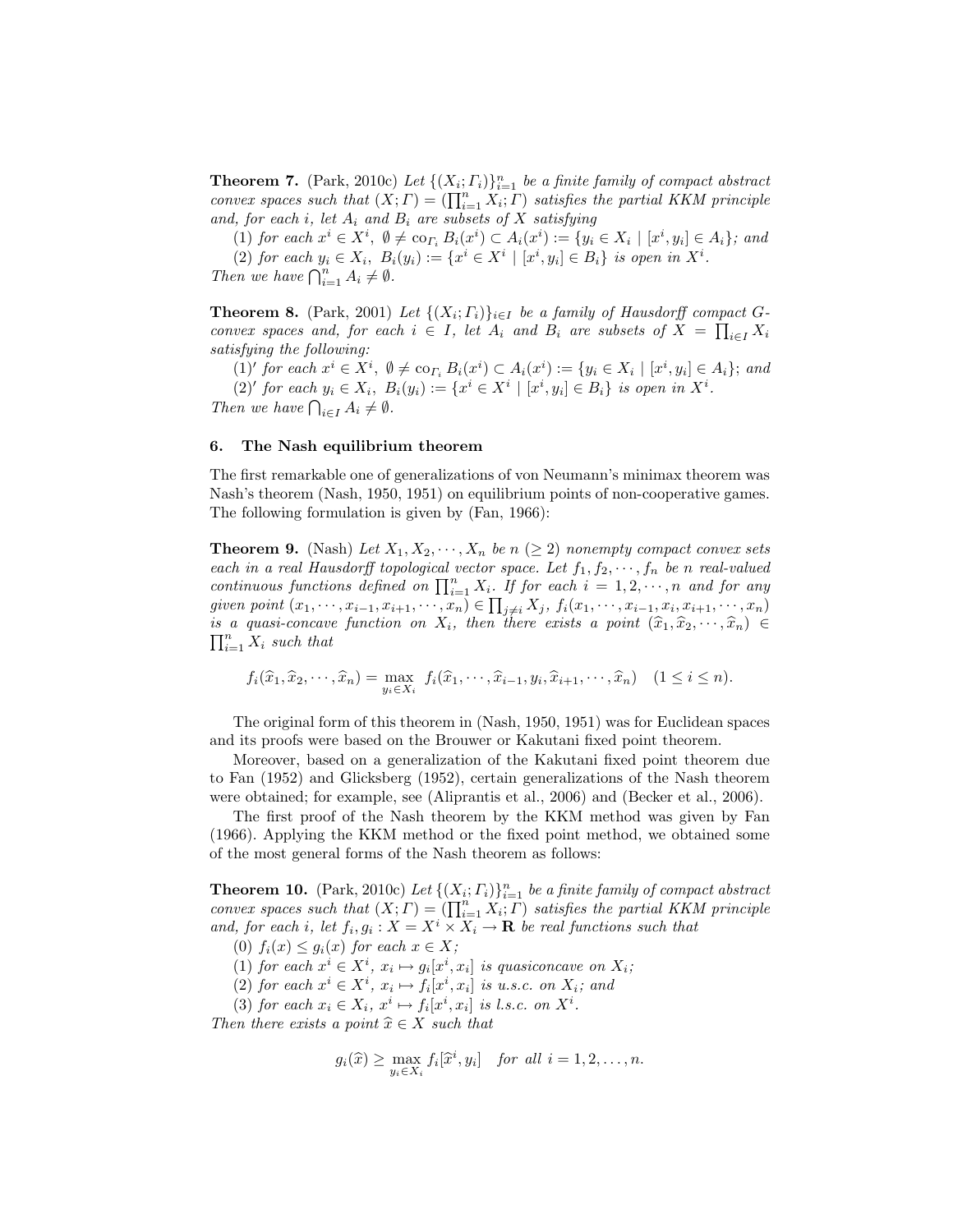**Theorem 11.** (Park, 2001) Let  $\{(X_i; \Gamma_i)\}_{i \in I}$  be a family of Hausdorff compact Gconvex spaces and, for each  $i \in I$ , let  $f_i, g_i : X = X^i \times X_i \to \mathbf{R}$  be real functions satisfying (0)-(3) in Theorem 10. Then there exists a point  $\hat{x} \in X$  such that

$$
g_i(\widehat{x}) \ge \max_{y_i \in X_i} f_i[\widehat{x}^i, y_i] \quad \text{for all} \quad i \in I.
$$

## 7. The social equilibrium existence theorem of Debreu

Acyclic versions of the social equilibrium existence theorem of Debreu (1952) are obtained in (Park, 1998, 2011a) as follows:

A polyhedron is a set in  $\mathbb{R}^n$  homeomorphic to a union of a finite number of compact convex sets in  $\mathbb{R}^n$ . The product of two polyhedra is a polyhedron.

A nonempty topological space is said to be acyclic whenever its reduced homology groups over a field of coefficients vanish. The product of two acyclic spaces is acyclic by the Künneth theorem.

The following is due to Eilenberg and Montgomery or, more generally, to Begle (1950):

**Lemma 3.** (Eilenberg and Montgomery, 1946) Let  $Z$  be an acyclic polyhedron and  $T: Z \to 2^Z$  an acyclic map (that is, u.s.c. with acyclic values). Then T has a fixed point  $\hat{x} \in Z$ ; that is,  $\hat{x} \in T(\hat{x})$ .

Recently, we obtained the following new collectively fixed point theorem equivalent to Lemma 3:

**Theorem 12.** (Park, 2011a) Let  $\{X_i\}_{i\in I}$  be any family of acyclic polyhedra, and  $T_i: X \to 2^{X_i}$  an acyclic map for each  $i \in I$ . Then there exists an  $\hat{x} \in X$  such that  $\widehat{x}_i \in T_i(\widehat{x})$  for each  $i \in I$ .

From this, we have the following acyclic version of the *social equilibrium existence* theorem of Debreu (1952):

**Theorem 13.** (Park, 2011a) Let  $\{X_i\}_{i\in I}$  be any family of acyclic polyhedra,  $A_i$ :  $X^i \to 2^{X_i}$  closed maps, and  $f_i, g_i : \text{Gr}(A_i) \to \overline{\mathbf{R}}$  u.s.c. functions for each  $i \in I$  such that

(1)  $g_i(x) \leq f_i(x)$  for all  $x \in \text{Gr}(A_i)$ ;

(2)  $\varphi_i(x^i) := \max_{y \in A_i(x^i)} g_i[x^i, y]$  is an l.s.c. function of  $x^i \in X^i$ ; and

(3) for each  $i \in I$  and  $x^i \in X^i$ , the set

$$
M(x^{i}) := \{ x_{i} \in A_{i}(x^{i}) \mid f_{i}[x^{i}, x_{i}] \ge \varphi_{i}(x^{i}) \}
$$

is acyclic.

Then there exists an equilibrium point  $\widehat{a} \in \text{Gr}(A_i)$  for all  $i \in I$ ; that is,

$$
\hat{a}_i \in A_i(\hat{a}^i)
$$
 and  $f_i(\hat{a}) = \max_{a_i \in A(\hat{a}^i)} g_i[\hat{a}^i, a_i]$  for all  $i \in I$ .

Debreu's theorem is the contractible case in  $(3)$  for a finite I.

In Park (1998, 2011a), this is applied to deduce acyclic versions of theorems on saddle points, minimax theorems, and the following Nash equilibrium theorem: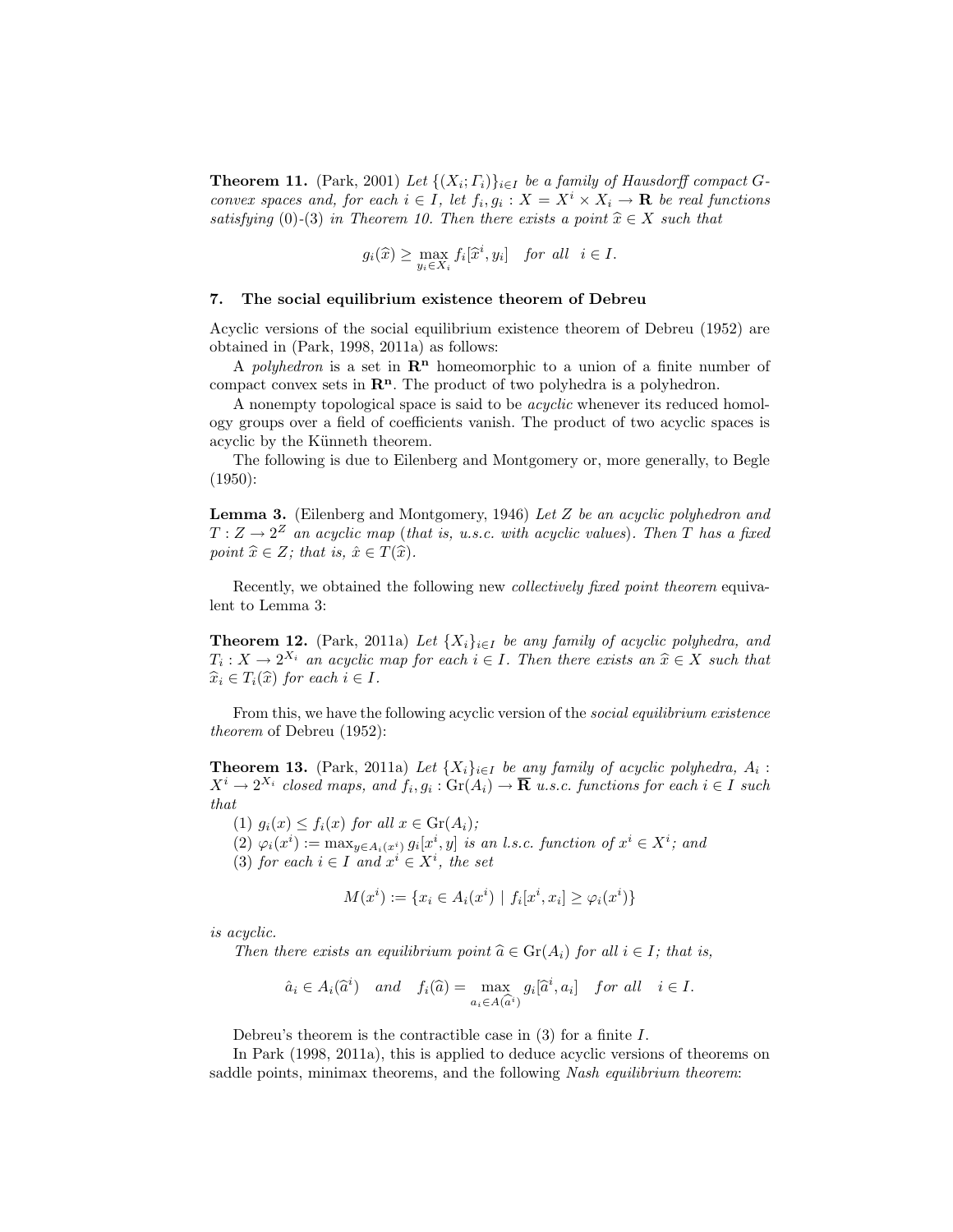**Theorem 14.** (Park, 2011a) Let  $\{X_i\}_{i\in I}$  be a family of acyclic polyhedra,  $X = \prod_{i=1}^{n} X_i$  $\sum_{i=1}^n X_i$ , and for each i,  $f_i : X \to \overline{\mathbf{R}}$  a continuous function such that

(0) for each  $x^i \in X^i$  and each  $\alpha \in \overline{\mathbf{R}}$ , the set

$$
\{x_i \in X_i \mid f_i[x^i, x_i] \ge \alpha\}
$$

is empty or acyclic.

Then there exists a point  $\widehat{a} \in X$  such that

$$
f_i(\widehat{a}) = \max_{y_i \in X_i} f_i[\widehat{a}^i, y_i] \quad \text{for all} \quad i \in I.
$$

In our previous work (Park, 1998), Theorems 12-14 were obtained for a finite index set I.

### 8. The Gale-Nikaido-Debreu theorem

A convex space (in the sense of Lassonde) is a nonempty convex set (in a vector space) equipped with any topology that induces the Euclidean topology on the convex hulls of its finite subsets. Such convex hulls are called polytopes. For details, see (Park, 1999) and references therein.

In 1994, we introduced an *admissible* class  $\mathcal{A}_{c}^{\kappa}(X, Y)$  of maps  $T : X \to 2^Y$ between topological spaces  $X$  and  $Y$  as the one such that, for each  $T$  and each compact subset K of X, there exists a map  $\Gamma \in \mathcal{A}_{c}(K, Y)$  satisfying  $\Gamma(x) \subset T(x)$ for all  $x \in K$ ; where  $\mathcal{A}_c$  is consisting of finite composites of maps in  $\mathcal{A}$ , and  $\mathcal{A}$  is a class of maps satisfying the following properties:

(i)  $\mathcal A$  contains the class of (single-valued) continuous functions;

(ii) each  $F \in \mathcal{A}_c$  is u.s.c. and compact-valued; and

(iii) for any polytope P, each  $F \in \mathcal{A}_c(P, P)$  has a fixed point.

Let  $X$  be a convex space and  $Y$  a Hausdorff space. In 1997, we introduced a more general "better" admissible class  $\beta$  of multimaps as follows:

 $F \in \mathcal{B}(X,Y) \iff F : X \to 2^Y$  such that, for any polytope P in X and any continuous map  $f : F(P) \to P$ ,  $f(F|_P)$  has a fixed point.

Here,  $A$  and  $B$  should be denoted by "Fraktur A" and "Fraktur B", resp.

In 1997, we obtained a KKM type theorem related to the better admissible class  $\beta$  of multimaps. From the theorem, we deduced the following generalization of the so-called Walras excess demand theorem:

**Theorem 15.** (Park, 1997) Let X be a convex space, Y a Hausdorff space,  $T \in$  $\mathcal{B}(X,Y)$  a compact map,  $c \in \mathbf{R}$ , and  $\phi, \psi : X \times Y \to \mathbf{\overline{R}}$  two extended real-valued functions such that

- (1)  $\phi(x, y) \leq \psi(x, y)$  for each  $(x, y) \in X \times Y$ ;
- (2) for each  $x \in X$ ,  $y \mapsto \psi(x, y)$  is u.s.c. on Y;
- (3) for each  $y \in Y$ ,  $x \mapsto \phi(x, y)$  is quasiconvex on X; and
- (4)  $\phi(x, y) \geq c$  for all  $(x, y) \in T$  (Walras law).

Then there exists a Walras equilibrium; that is, there exists a  $y_0 \in Y$  such that

$$
c \le \phi(x, y_0) \quad \text{for all} \quad x \in X.
$$

This generalize a result due to Granas and Liu (1986). The following is a different version of Theorem 15: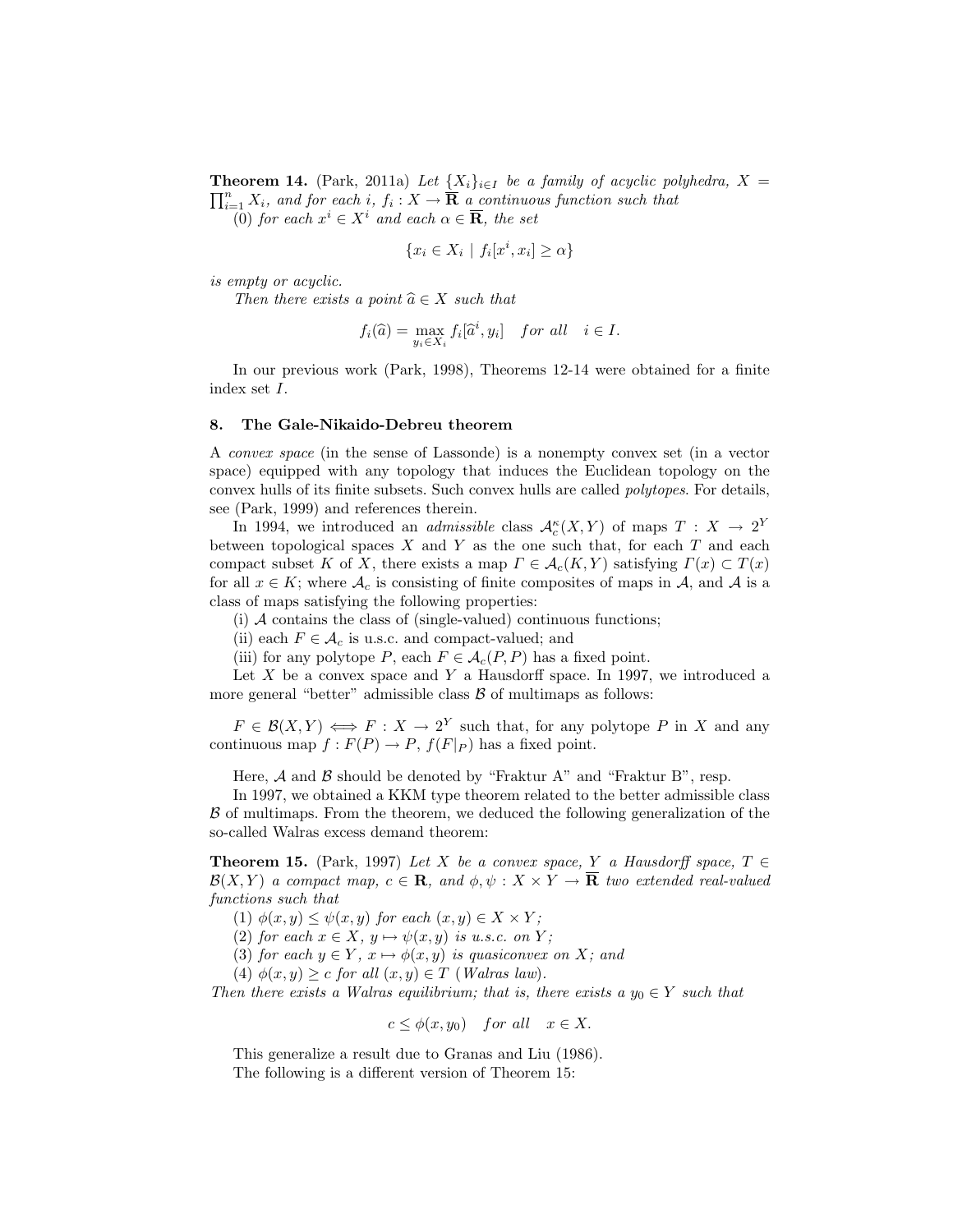**Theorem 16.** (Park, 1997) Let X be a compact convex space, Y a Hausdorff space, and  $T \in \mathcal{A}_c^{\kappa}(X,Y)$ . Let  $\phi: X \times Y \to \mathbf{R}$  be a continuous function and  $c \in \mathbf{R}$  such that

(1) for each  $y \in Y$ ,  $x \mapsto \phi(x, y)$  is quasiconvex on X; and

(2)  $\phi(x, y) \geq c$  for all  $(x, y) \in T$  (Walras law).

Then there exists a Warlas equilibrium; that is, there exists an  $(x_0, y_0) \in T$  such that

$$
c \le \phi(x_0, y_0) \le \phi(x, y_0) \quad \text{for all} \quad x \in X.
$$

This extends results due to Granas-Liu (1986), Gwinner (1981), and Zeidler (1986).

From Theorem 16, we deduced the following generalization of the Gale-Nikaido-Debreu theorem:

**Theorem 17.** (Park, 1997) Let  $(E, F, \langle , \rangle)$  be a dual system of Hausdorff topological vector spaces E and F, where the real bilinear form  $\langle , \rangle$  is continuous on compact subsets of  $E \times F$ . Let X be a nonempty compact convex subset of E, P the compact subsets of  $E \times F$ . Let  $X$  be a nonempty compact convex subset of  $E, F$  the<br>convex cone  $\bigcup \{rX \mid r \geq 0\}$ , and  $P^+ = \{y \in F \mid \langle p, y \rangle \geq 0, p \in P\}$  its positive dual cone. Then for any map  $T \in \mathcal{A}_c^{\kappa}(X,F)$  satisfying  $\langle x, y \rangle \geq 0$  for  $(x, y) \in T$ , there exists an  $\overline{x} \in X$  such that  $T\overline{x} \cap P^+ \neq \emptyset$ .

This generalizes a result of Gwinner (1981). The Gale-Nikaido-Debreu theorem is the case  $P = \{x \in \mathbb{R}^n \mid x_i \geq 0, 1 \leq i \leq n\}, X = \{x \in P \mid x_1 + \cdots + x_n = 1\},\$ the standard  $(n-1)$ -simplex, and  $T \in \mathcal{K}(X, \mathbb{R}^n)$ , where K denotes the class of Kakutani maps (that is, u.s.c. maps with closed convex values). For the references, see (Gwinner, 1981).

A nonempty subset X of a t.v.s.  $E$  is said to be *admissible* (in the sense of Klee) provided that, for every compact subset  $K$  of  $X$  and every neighborhood  $V$  of the origin 0 of E, there exists a continuous map  $h: K \to X$  such that  $x - h(x) \in V$  for all  $x \in K$  and  $h(K)$  is contained in a finite dimensional subspace L of E.

It is well-known that every nonempty convex subset of a locally convex t.v.s. is admissible. Other examples of admissible t.v.s. are  $\ell^p$ ,  $L^p(0,1)$ ,  $H^p$  for  $0 < p < 1$ , and many others.

In the paper (Park, 2009), from a fixed point theorem for acyclic maps due to Park, we deduced the following generalization of Gwinner's extension of the Walras theorem in Gwinner (1981):

**Theorem 18.** (Park, 2009) Let K and L be compact convex subsets of t.v.s. E and F, resp., such that K is admissible. Let  $c \in \mathbf{R}$ ,  $f : K \times L \to \mathbf{R}$  a continuous function, and  $T: K \to 2^L$  a multimap. Suppose

(1) for each  $y \in L$ ,  $f(\cdot, y)$  is quasiconvex;

(2) T is an acyclic map; and

(3) for each  $x \in K$  and  $y \in T(x)$ , we have  $f(x, y) \geq c$ . (the Walras law)

Then there exists a Walras equilibrium, that is, there exist  $\overline{x} \in K$ ,  $\overline{y} \in L$  such that

 $\overline{y} \in T(\overline{x})$  and  $f(x, \overline{y}) \geq c$  for all  $x \in K$ .

Since every convex subset of a locally convex t.v.s. is admissible, from Theorem 18, we immediately have the following:

**Corollary 2.** Theorem 18 is also valid even if  $E$  is a locally convex t.v.s.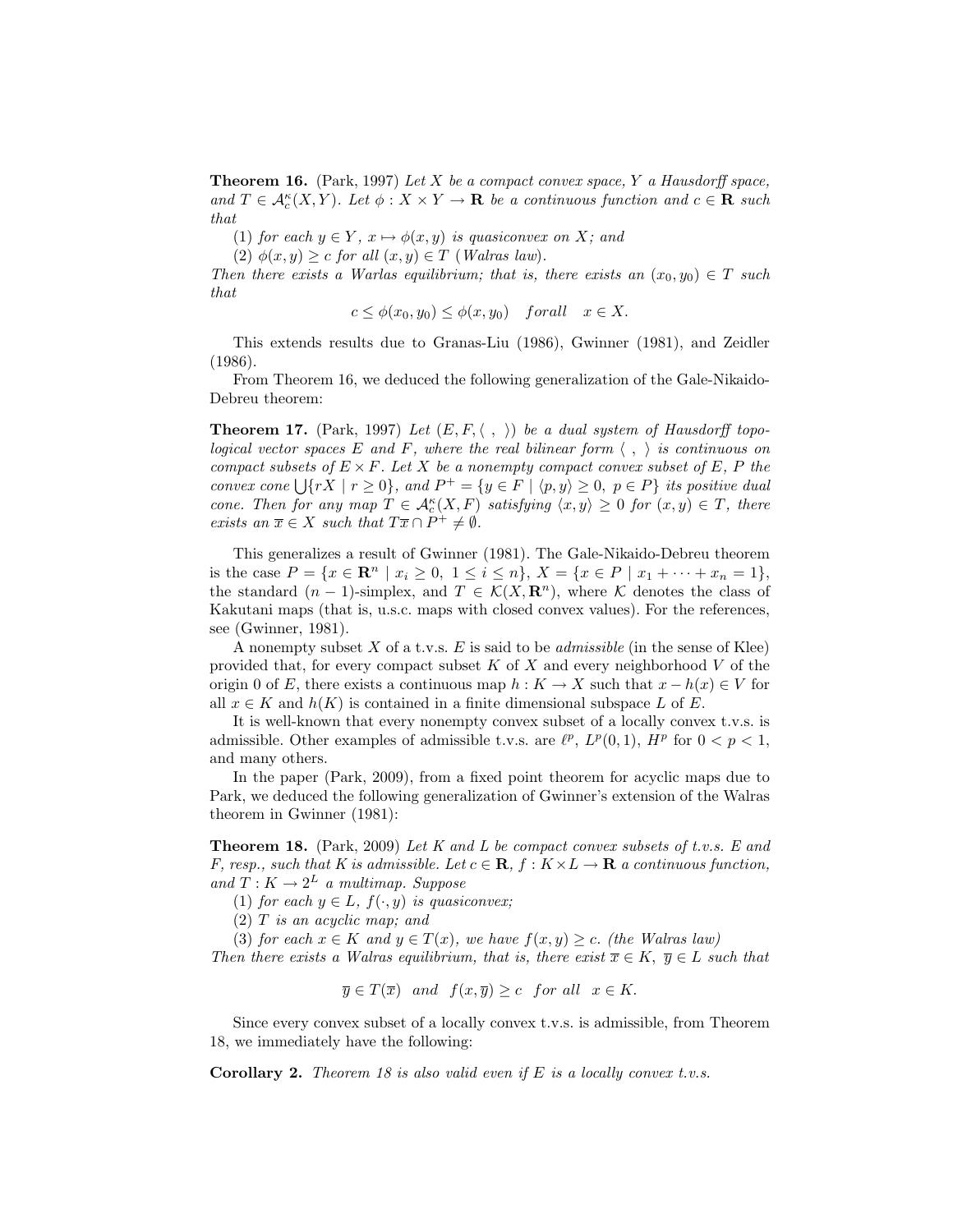For a Kakutani map T instead of an acyclic map, Corollary 2 reduces to (Park, 2010d, Theorem 8], where local convexity of F is redundant. To specialize Theorem 18 towards the Gale-Nikaido-Debreu theorem, we boil down the function  $f$  to a bilinear form  $\langle \cdot, \cdot \rangle$  for a dual system  $(E, F, \langle \cdot, \cdot \rangle)$  of t.v.s. E and F.

For a convex cone  $P$  of  $E$ , the *dual cone* is defined by

$$
P^+ := \{ y \in F \mid \langle p, y \rangle \ge 0, \ p \in P \}.
$$

**Theorem 19.** (Park, 2010d) Let  $(E, F, \langle \cdot, \cdot \rangle)$  be a dual system of t.v.s. E and F such that the bilinear form  $\langle \cdot, \cdot \rangle$  is continuous on compact subsets of  $E \times F$ . Let K and  $L$  be compact convex subsets of t.v.s.  $E$  and  $F$ , resp., such that  $K$  is admissible; and L be compact convex subsets by t.v.s. L and r, resp., such that K is damissible;<br>and P the convex cone  $\lfloor \{\n rK \mid r \geq 0\}$ . Let  $T : K \to 2^L$  be an acyclic map such that  $\langle x, y \rangle \geq 0$  for all  $x \in K$  and  $y \in T(x)$ . Then there exists  $\overline{x} \in K$  such that  $T(\overline{x}) \cap P^+ \neq \emptyset.$ 

**Corollary 3.** (Park, 2010d) Theorem 18 is also valid even if E is a locally convex t.v.s. instead of the admissibility of K.

For a Kakutani map T instead of an acyclic map, Corollary 3 reduces to (Gwinner, 1981, Corollary to Theorem 8), where local convexity of  $F$  is redundant.

With the choice  $P := \{x \in \mathbb{R}^n \mid x_i \geq 0; i = 1, 2, ..., n\}$  and  $K = L := \{x \in \mathbb{R}^n \mid x_i \geq 0\}$  $P | x_1+x_2+\cdots+x_n=1$  (the standard simplex), the Gale-Nikaido-Debreu theorem can be immediately obtained from Corollary 3.

#### 9. The Fan-Browder type fixed point theorem

In 1968, Browder obtained an equivalent form of Fan's geometric lemma (Fan, 1961). Since then the following is known as the Fan-Browder fixed point theorem:

**Theorem 20.** (Browder, 1968) Let K be a nonempty compact convex subset of a Hausdorff topological vector space. Let T be a map of K into  $2^K$ , where for each  $x \in K$ ,  $T(x)$  is a nonempty convex subset of K. Suppose further that for each y in K,  $T^-(y) = \{x \in K \mid y \in T(x)\}\$ is open in K. Then there exists  $x_0$  in K such that  $x_0 \in T(x_0)$ .

Browder proved this by applying the partition of unity argument [this is why Hausdorffness is assumed] and the Brouwer fixed point theorem.

Later the Hausdorffness in the Fan lemma and Browder's theorem was known to be redundant by Lassonde in 1983. Moreover, the Fan lemma and Browder's theorem are known to be equivalent to the KKM theorem. Consequently the Browder theorem can be obtained by a simple KKM proof.

There are several scores of generalizations of Theorem 20. The following are some of recent ones:

**Theorem 21.** (Park, 2008c, 2010b) An abstract convex space  $(X, D; \Gamma)$  is a KKM space iff for any maps  $S: D \to 2^X$ ,  $T: X \to 2^X$  satisfying

(1)  $S(z)$  is open [resp., closed] for each  $z \in D$ ;

(2) for each  $y \in X$ ,  $\operatorname{co}_{\Gamma} S^{-}(y) \subset T^{-}(y)$ ; and

(3)  $X = \bigcup_{z \in M} S(z)$  for some  $M \in \langle D \rangle$ ,

T has a fixed point  $x_0 \in X$ ; that is  $x_0 \in T(x_0)$ .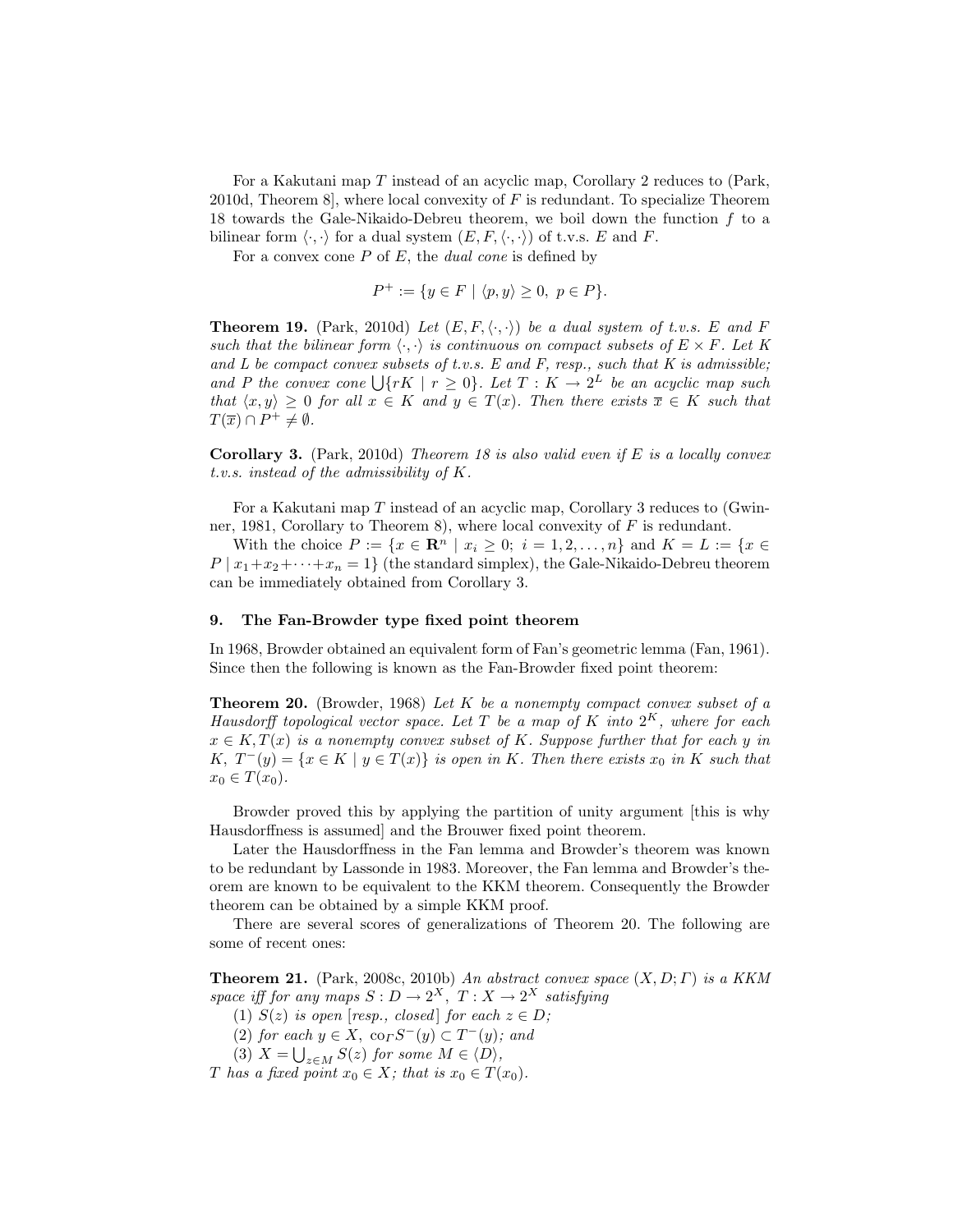From Theorem 2, we have the following Fan-Browder type fixed fixed point theorem:

**Theorem 22.** Let  $(X, D; \Gamma)$  be an abstract convex space satisfying the partial KKM principle, X is compact, and  $S: D \to 2^X$ ,  $T: X \to 2^X$  maps. Suppose that

(1) S is unionly open-valued (that is,  $S<sup>c</sup>$  is intersectionally closed-valued);

(2) for each  $x \in X$ ,  $M \in \langle S^{-}(x) \rangle$  implies  $\Gamma_M \subset T^{-}(x)$ ; and

$$
(3) X = S(D).
$$

Then T has a fixed point.

### 10. Generalized Fan minimax inequality

One of the most remarkable equivalent formulations of the KKM theorem is the following minimax inequality established by Ky Fan from his KKM lemma:

**Theorem 23.** (Fan, 1972) Let X be a compact convex set in a t.v.s. Let f be a real-valued function defined on  $X \times X$  such that :

(a) For each fixed  $x \in X$ ,  $f(x, y)$  is a lower semicontinuous function of y on X.

(b) For each fixed  $y \in X$ ,  $f(x, y)$  is a quasiconcave function of x on X.

Then the minimax inequality

$$
\min_{y \in Y} \sup_{x \in X} f(x, y) \le \sup_{x \in X} f(x, x)
$$

holds.

Fan actually assumed the Hausdorffness of the topological vector space in his KKM lemma and his minimax inequality, but it was known to be redundant later. However, the inequality became a crucial tool in proving many existence problems in nonlinear analysis, especially, in various variational inequality problems.

The compactness, convexity, lower semicontinuity, and quasiconcavity in the inequality are extended or modified by a large number of authors. For example, the quasicocavity is extended to  $\gamma$ -DQCV by (Zhou and Chen, 1988). Further, (Lin and Tian, 1993, Theorem 3) defined  $\gamma$ -DQCV in slightly more general form: Let Y be a convex subset of a Hausdorff t.v.s. E and let  $\emptyset \neq X \subset Y$ . A functional  $\varphi(x, y) : X \times Y \to \mathbf{\overline{R}}$  is said to be  $\gamma$ -diagonally quasi-concave  $(\gamma$ -DQCV) in x if, for any finite subset  $\{x_1, \ldots, x_m\} \subset X$  and any  $x_\lambda \in \text{co}\{x_1, \ldots, x_m\}$ , we have  $\min_{1 \leq j \leq m} \varphi(x_j, x_\lambda) \leq \gamma.$ 

**Theorem 24.** (Lin and Tian, 1993) Let Y be a nonempty convex subset of a Hausdorff t.v.s. E, let  $\emptyset \neq X \subset Y$ , and let  $\varphi : X \times Y \to \overline{\mathbf{R}}$  be a functional such that

(i)  $(x, y) \mapsto \varphi(x, y)$  is l.s.c. in y;

(ii)  $(x, y) \mapsto \varphi(x, y)$  is  $\gamma$ -DQCV in x;

(ii)  $(x, y) \mapsto \varphi(x, y)$  is  $\gamma$ -DQCV in  $x$ ;<br>(iii) there exists a nonempty subset C of X such that  $\bigcap_{x \in C} \{y \in Y \mid \varphi(x, y) \leq \gamma\}$ is compact and  $C$  is contained in a compact convex subset  $\overline{B}$  of  $Y$ .

Then there exists a point  $y^* \in Y$  such that  $\varphi(x, y^*) \leq \gamma$  for all  $x \in X$ .

Lin and Tian (1993) proved Theorem 24 by applying the partition of unity argument [this is why Hausdorffness is assumed] and the Brouwer fixed point theorem. Moreover, they showed that Theorem 24 is equivalent to the Fan KKM lemma [where Hausdorffness is redundant].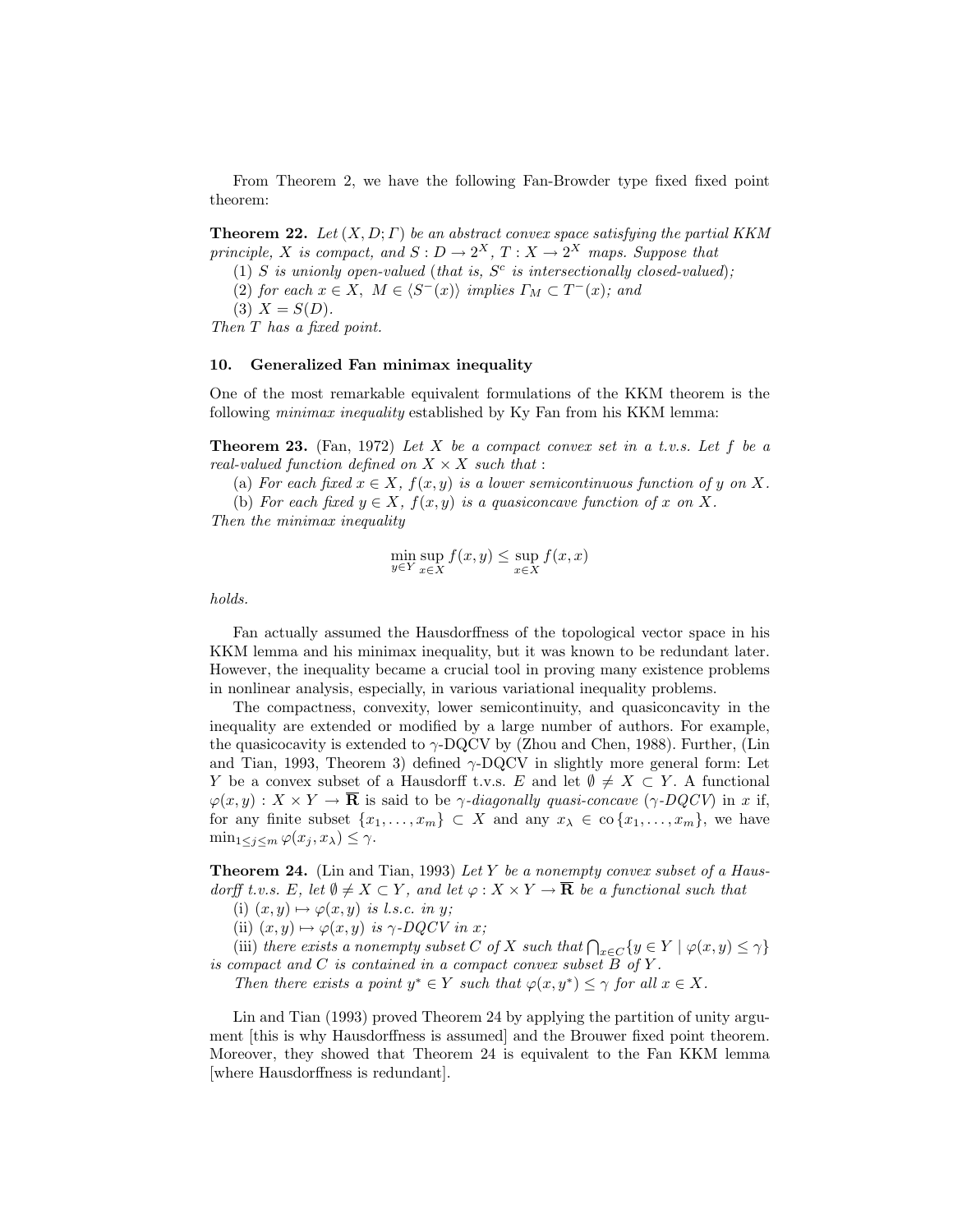Comparing these two proofs, the KKM method is simpler than the Fixed Point method assuming the redundant Hausdorffness.

Recently, the  $C$ -quasiconcavity due to (Hou, 2009) unifies the diagonal transfer quasiconcavity (weaker than quasiconcavity) and the  $\mathcal{C}\text{-concavity}$  (weaker than concavity). However, S.-Y. Chang (2010) extended the C-quasiconcavity to 0-pairconcavity and obtained a new Fan type inequality.

From the partial KKM principle we can deduce a very general version of the Fan minimax inequality:

**Theorem 25.** (Park, 2010a, 2011b) Let  $(X, D; \Gamma)$  be an abstract convex space satisfying the partial KKM principle,  $f : D \times X \to \overline{\mathbf{R}}$ ,  $g : X \times X \to \overline{\mathbf{R}}$  extended real functions, and  $\gamma \in \overline{\mathbf{R}}$  such that

(1) for each  $z \in D$ ,  $G(z) := \{y \in X \mid f(z, y) \leq \gamma\}$  is intersectionally closed;

(2) for each  $y \in X$ ,  $\operatorname{co}_\Gamma\{z \in D \mid f(z,y) > \gamma\} \subset \{x \in X \mid g(x,y) > \gamma\}$ ; and

(3) the compactness condition (3) in Theorem 2 holds.

Then either

(i) there exists a  $\hat{x} \in X$  such that  $f(z, \hat{x}) \leq \gamma$  for all  $z \in D$ ; or

(ii) there exists an  $x_0 \in X$  such that  $g(x_0, x_0) > \gamma$ .

We found that Chang's Fan type inequality follows from this.

### 11. The Himmelberg fixed point theorem

In 1972, Himmelberg defined that a subset  $A$  of a t.v.s.  $E$  is said to be almost *convex* if for any neighborhood  $V \in V$  of the origin 0 in E and for any finite set  $\{w_1, \ldots, w_n\}$  of points of A, there exist  $z_1, \ldots, z_n \in A$  such that  $z_i - w_i \in V$  for all i, and co $\{z_1, \ldots, z_n\} \subset A$ .

Himmelberg derived the following from the Kakutani fixed point theorem:

**Theorem 26.** (Himmelberg, 1972) Let K be a nonvoid compact subset of a separated locally convex space L and  $G: K \to K$  be a u.s.c. multifunction such that  $G(x)$  is closed for all x in K and convex for all x in some dense almost convex subset  $A$  of  $K$ . Then  $G$  has a fixed point.

**Theorem 27.** (Himmelberg, 1972) Let T be a nonvoid convex subset of a separated locally convex space L. Let  $F: T \to T$  be a u.s.c. multifunction such that  $F(x)$  is closed and convex for all  $x \in T$ , and  $F(T)$  is contained in some compact subset C of T. Then F has a fixed point.

We stated their original forms. Usually Theorem 27 is called the Himmelberg fixed point theorem which unifies and generalizes historically well-known theorems due to Brouwer, Schauder, Tychonoff, Kakutani, Bohnenblust and Karlin, Fan, Glicksberg, Hukuhara, and others. There have appeared a very large number of generalizations of the theorem even within the category of topological vector spaces, see (Park, 2008). Especially, there are generalizations of Theorems 26 and 27 which can be deduced from the KKM theorem and its open version; see also (Park, 2008).

Finally, in this section, we show the open version of the KKM principle can be also applied to fixed point theorems for KKM spaces.

**Definition 6.** An abstract convex uniform space  $(E, D; \Gamma; \mathcal{U})$  is the one with a basis  $U$  of a uniform structure of  $E$ .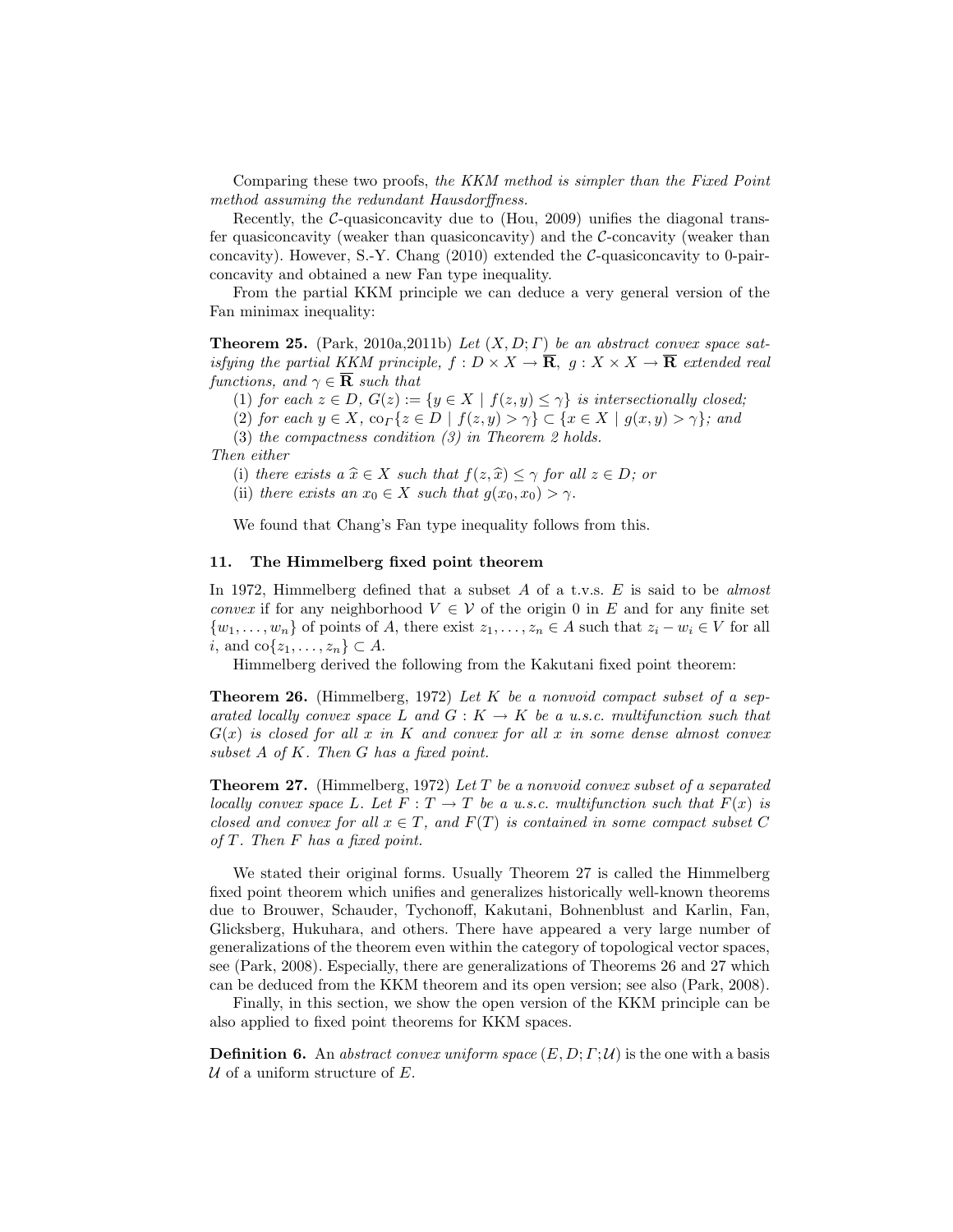A KKM uniform space  $(E, D; \Gamma; \mathcal{U})$  is a KKM space with a basis U of a uniform structure of E.

A KKM uniform space  $(E \supset D; \Gamma; \mathcal{U})$  is called an  $LT$ -space if D is dense in E and, for each  $U \in \mathcal{U}$ , the U-neighborhood

$$
U[A] := \{ x \in E \mid A \cap U[x] \neq \emptyset \}
$$

around a given  $\Gamma$ -convex subset  $A \subset E$  is  $\Gamma$ -convex.

**Theorem 28.** (Park, 2009) Let  $(X \supset D; \Gamma; \mathcal{U})$  be a Hausdorff LT-space and T:  $X \to 2^X$  a compact u.s.c. map with closed  $\Gamma$ -convex values. Then T has a fixed point  $x_0 \in X$ .

This is an example of generalizations of the Himmelberg theorem for abstract convex spaces. For more generalizations, see Park (2008d, 2009).

#### References

- Aliprantis, C. D., D. Glycopantis, and D. Puzzello (2006). The joint continuity of the expected payoff functions, J. Math. Econ. 42, 121–130.
- Begle, E. G. (1950). A fixed point theorem, Ann. Math. 51, 544–550.
- Becker, J. G. and D.S. Damianov (2006). On the existence of symmetric mixed strategy equilibria, Econ. Lett. 90, 84–87.
- Browder, F. E. (1968). The fixed point theory of multi-valued mappings in topological vector spaces, Math. Ann. 177, 283–301.
- Chang, S.-Y. (2010). Inequalities and Nash equilibria, Nonlinear Anal. 73, 2933–2940.
- Debreu, G. (1952). A social equilibrium existence theorem, Proc. Nat. Acad. Sci. USA 38, 886–893 [= Chap.2, Mathematical Economics: Twenty Papers of Gerald Debreu, Cambridge Univ. Press, 1983].
- Eilenberg, S. and D. Montgomery (1946). Fixed point theorems for multivalued transformations, Amer. J. Math. 68, 214–222.
- Fan, K. (1952). Fixed-point and minimax theorems in locally convex topological linear spaces, Proc. Nat. Acad. Sci. U.S.A. 38, 121–126.
- Fan, K. (1961). A generalization of Tychonoff's fixed point theorem, Math. Ann. 142, 305–310.
- Fan, K. (1966). Applications of a theorem concerning sets with convex sections, Math. Ann. 163, 189–203.
- Fan, K. (1972). A minimax inequality and applications, Inequalities III (O. Shisha, ed.), 103–113, Academic Press, New York.
- Glicksberg, I. L. (1952). A further generalization of the Kakutani fixed point theorem, with application to Nash equilibrium points, Proc. Amer. Math. Soc. 3, 170–174.
- Granas, A. and F.-C. Liu (1986). Coincidences for set-valued maps and minimax inequalities, J. Math. Pures et Appl. 65, 119–148.
- Gwinner, J. (1981). On fixed points and variational inequalities  $-A$  circular tour, Nonlinear Anal. 5, 565–583.
- Himmelberg, C. J. (1972). Fixed points of compact multifunctions, J. Math. Anal. Appl. 38, 205–207.
- Hou, J.-C. (2009). Characterization of the existence of a pure-strategy Nash equilibrium, Appl. Math. Letters 22, 689–692.
- Kakutani, S. (1941). A generalization of Brouwer fixed point theorem, Duke Math. J. 8, 457–459.
- Knaster, B., C. Kuratowski, S. Mazurkiewicz (1929). Ein Beweis des Fixpunktsatzes für n-dimensionale Simplexe, Fund. Math.  $14$ , 132–137.